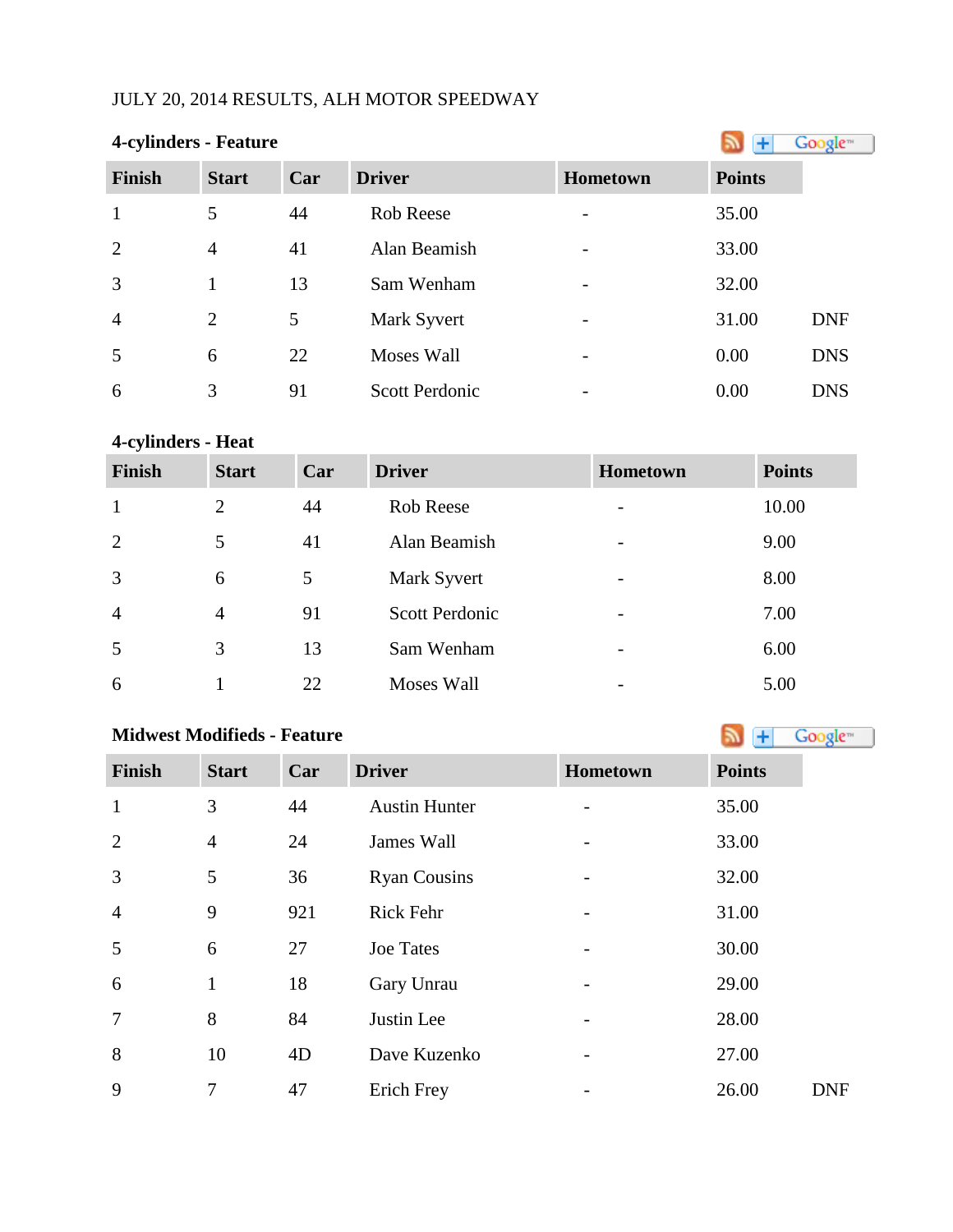| 10 |  |  | Murray Kozie | $\overline{\phantom{0}}$ | 25.00 | <b>DNF</b> |
|----|--|--|--------------|--------------------------|-------|------------|
|----|--|--|--------------|--------------------------|-------|------------|

# **Midwest Modifieds - Heat 2**

| <b>Finish</b>  | <b>Start</b>   | Car | <b>Driver</b>    | Hometown | <b>Points</b> |            |
|----------------|----------------|-----|------------------|----------|---------------|------------|
|                | $\overline{2}$ | 27  | <b>Joe Tates</b> | -        | 10.00         |            |
| 2              |                | 47  | Erich Frey       | -        | 9.00          |            |
| 3              | 5              | 18  | Gary Unrau       | -        | 8.00          |            |
| $\overline{4}$ | 4              | 921 | <b>Rick Fehr</b> | -        | 7.00          | <b>DNF</b> |
| 5              | 3              | 4D  | Dave Kuzenko     |          | 6.00          | <b>DNF</b> |

### **Midwest Modifieds - Heat 1**

| <b>Finish</b>  | <b>Start</b>   | Car | <b>Driver</b>        | <b>Hometown</b>          | <b>Points</b> |
|----------------|----------------|-----|----------------------|--------------------------|---------------|
|                | 3              | 24  | James Wall           | $\overline{\phantom{a}}$ | 10.00         |
| 2              | $\overline{4}$ | 44  | <b>Austin Hunter</b> | $\overline{\phantom{a}}$ | 9.00          |
| 3              | 5              | 36  | <b>Ryan Cousins</b>  | $\overline{\phantom{a}}$ | 8.00          |
| $\overline{4}$ |                | 55  | Murray Kozie         | $\overline{\phantom{a}}$ | 7.00          |
| 5              | 2              | 84  | Justin Lee           | $\overline{\phantom{0}}$ | 6.00          |

# **Modifieds - Feature**

| Finish         | <b>Start</b>   | Car            | <b>Driver</b>      | <b>Hometown</b>          | <b>Points</b> |
|----------------|----------------|----------------|--------------------|--------------------------|---------------|
| $\mathbf{1}$   | 5              | 5              | <b>Scott Greer</b> | $\overline{\phantom{0}}$ | 35.00         |
| 2              |                | 25             | Eric Guyot         | $\overline{\phantom{m}}$ | 33.00         |
| 3              | $\overline{4}$ | 10W            | Ward Imrie         | $\overline{\phantom{a}}$ | 32.00         |
| $\overline{4}$ | 3              | 48             | Jerome Guyot       | -                        | 31.00         |
| 5              | 2              | 9M             | Lee Mcrae          | $\overline{\phantom{a}}$ | 30.00         |
| 6              | 6              | X <sub>5</sub> | Rob Gordon         | -                        | 29.00         |

#### **Modifieds - Heat**

| Finish | <b>Start</b> | Car | <b>Driver</b>      | <b>Hometown</b>          | <b>Points</b> |
|--------|--------------|-----|--------------------|--------------------------|---------------|
|        |              |     | <b>Scott Greer</b> | $\overline{\phantom{0}}$ | 10.00         |
| ി      |              | 10W | Ward Imrie         | $\overline{\phantom{0}}$ | 9.00          |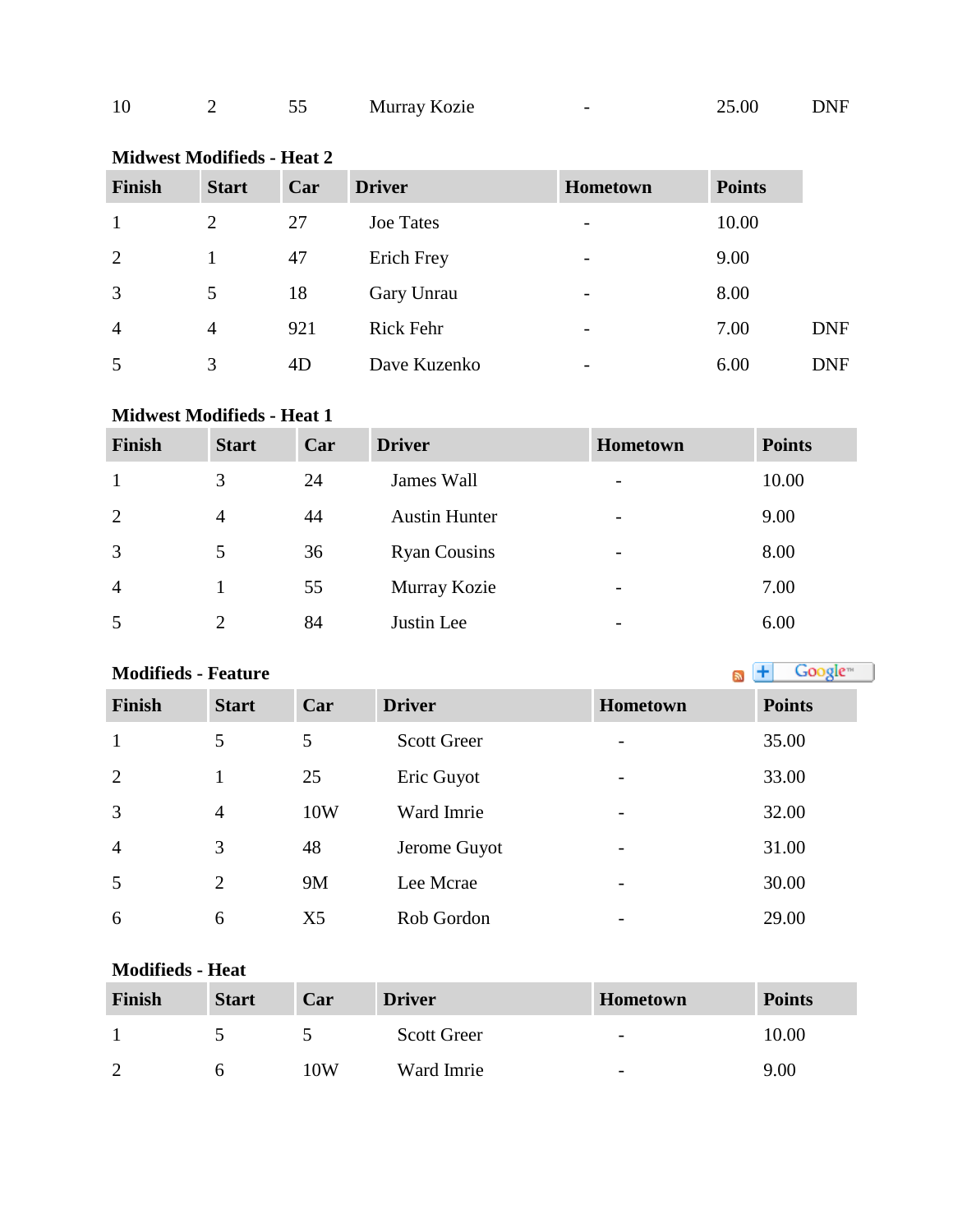|   |   | 48        | Jerome Guyot | $\overline{\phantom{0}}$ | 8.00 |
|---|---|-----------|--------------|--------------------------|------|
| 4 |   | 25        | Eric Guyot   | $\overline{\phantom{a}}$ | 7.00 |
|   | 4 | <b>9M</b> | Lee Mcrae    | $\overline{\phantom{0}}$ | 6.00 |
| 6 |   | X5        | Rob Gordon   | -                        | 5.00 |

# **PureStocks - Feature Algebra 2019 Constant 1 Constant 1 Constant 1 Constant 1 Constant 1 Constant 1 Constant 1 Constant 1 Constant 1 Constant 1 Constant 1 Constant 1 Constant 1 Constant 1**

| <b>Finish</b>  | <b>Start</b>   | Car            | <b>Driver</b>        | Hometown | <b>Points</b> |            |
|----------------|----------------|----------------|----------------------|----------|---------------|------------|
| $\mathbf{1}$   | $\overline{2}$ | 37             | Roger Boisjoli       |          | 35.00         |            |
| $\overline{2}$ | $\overline{7}$ | 21             | <b>Brett Proctor</b> |          | 33.00         |            |
| 3              | 3              | 8              | Rod Wolfe            |          | 32.00         |            |
| $\overline{4}$ | 11             | 55             | Jordan Wasnie        |          | 31.00         |            |
| 5              | 10             | 25             | <b>Brad Wall</b>     |          | 30.00         |            |
| 6              | 6              | 9              | Les Mcrae            |          | 29.00         |            |
| $\overline{7}$ | $\overline{4}$ | $\overline{4}$ | Mark Kohay Kewych    |          | 28.00         |            |
| 8              | 8              | 26             | <b>Andrew Thomas</b> |          | 27.00         |            |
| 9              | 5              | 42R            | <b>Dylan Penner</b>  |          | 26.00         | <b>DNF</b> |
| 10             | 9              | 79             | <b>Bill Messier</b>  |          | 25.00         | <b>DNF</b> |
| 11             | $\mathbf{1}$   | 41T            | <b>Riley Hopgood</b> |          | 24.00         | <b>DNF</b> |
| 12             | 12             | 6              | Nathan Klaassen      |          | 0.00          | <b>DNS</b> |

#### **Pure Stocks - Heat 2**

| <b>Finish</b>  | <b>Start</b>   | Car            | <b>Driver</b>        | <b>Hometown</b> | <b>Points</b> |
|----------------|----------------|----------------|----------------------|-----------------|---------------|
| $\mathbf{1}$   | 2              | 41T            | <b>Riley Hopgood</b> |                 | 10.00         |
| $\overline{2}$ |                | 21             | <b>Brett Proctor</b> |                 | 9.00          |
| 3              | 6              | 8              | Rod Wolfe            |                 | 8.00          |
| $\overline{4}$ | 3              | $\overline{4}$ | Mark Kohay Kewych    |                 | 7.00          |
| 5              | $\overline{4}$ | 25             | <b>Brad Wall</b>     |                 | 6.00          |
| 6              | 5              | 6              | Nathan Klaassen      |                 | 5.00          |

# **Pure Stocks - Heat 1**

| Finish | <b>Start</b> | Car | <b>Driver</b> | <b>Hometown</b> | <b>Points</b> |
|--------|--------------|-----|---------------|-----------------|---------------|
|--------|--------------|-----|---------------|-----------------|---------------|